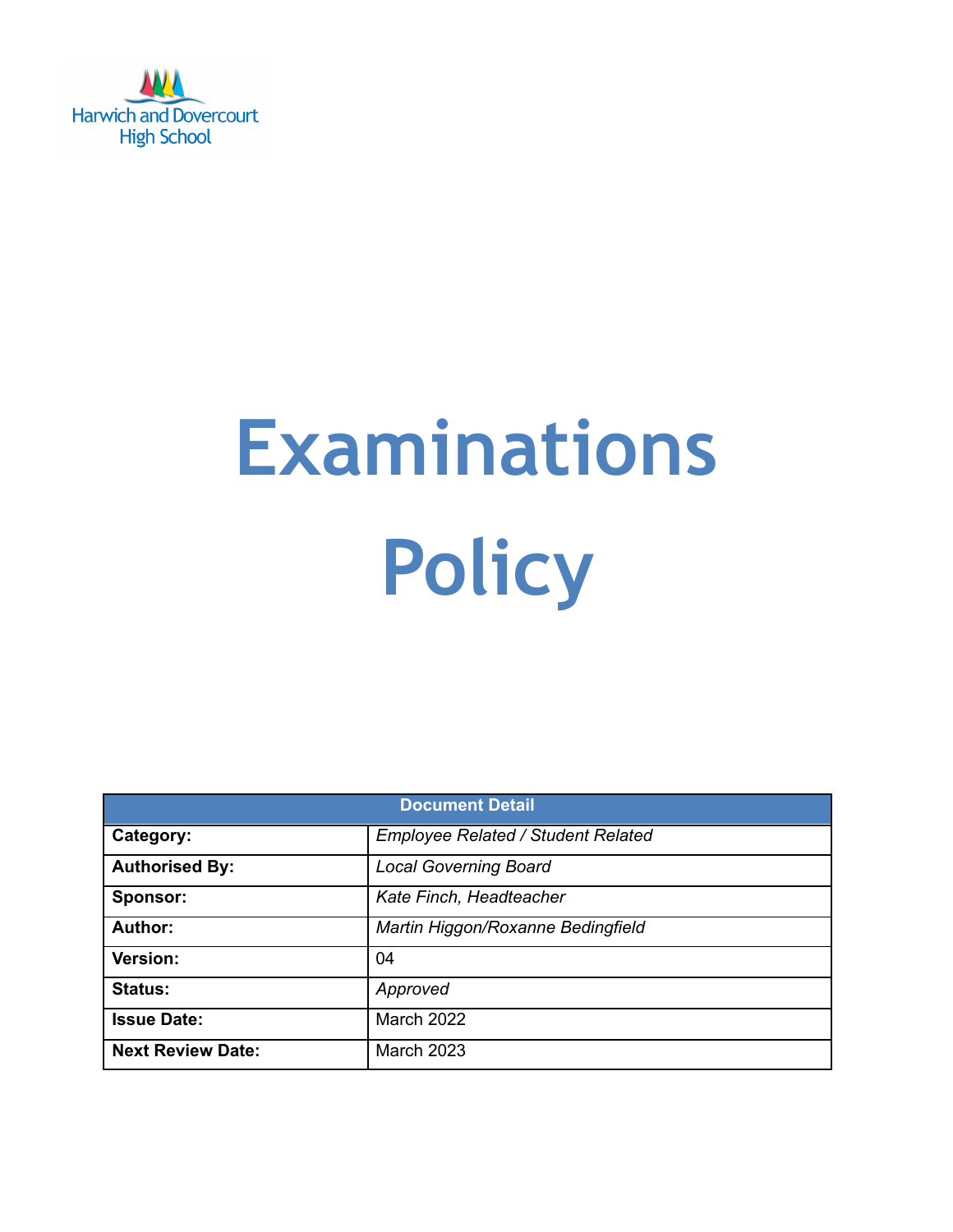

### **Ownership and Control**

### **History**

| Version         | <b>Author</b>  | <b>Dated</b>  | <b>Status</b> | <b>Details</b>                  |
|-----------------|----------------|---------------|---------------|---------------------------------|
| $\mid$ 01       | KF             | February 2018 | Approved      | Approved by LGB 31 January 2018 |
| 02              | MHI            | February 2019 | Approved      | Approved by LGB 14 March 2019   |
| $\overline{02}$ | MHI            | March 2020    | Approved      | Approved by LGC 12 March 2020   |
| 03              | MHI            | March 2021    | Approved      | Approved by LGC 13 May 2021     |
| 04              | <b>MHI/RBE</b> | March 2022    | Approved      | Approved by LGC 24th March 2022 |

# **Intended Audience**

| <b>Intended Audience</b>       | <b>ાntended Method of Distribution</b> \ |
|--------------------------------|------------------------------------------|
| Students, Parents/Carers/Staff | Website, Sharepoint Drive                |
|                                |                                          |

# **AMENDMENT TRACKER**

**Name of reviewer: Martin Higgon/Roxanne Bedingfield (Exams Officer)**

**Date of review: March 2022**

**Summary of all changes being proposed in this policy review:** None

*Government policy changes affecting exams due to Covid-19 are being responded to by the Senior Leadership Team in liaison with the Sigma Trust as necessary in the best interests of the HDHS students.*